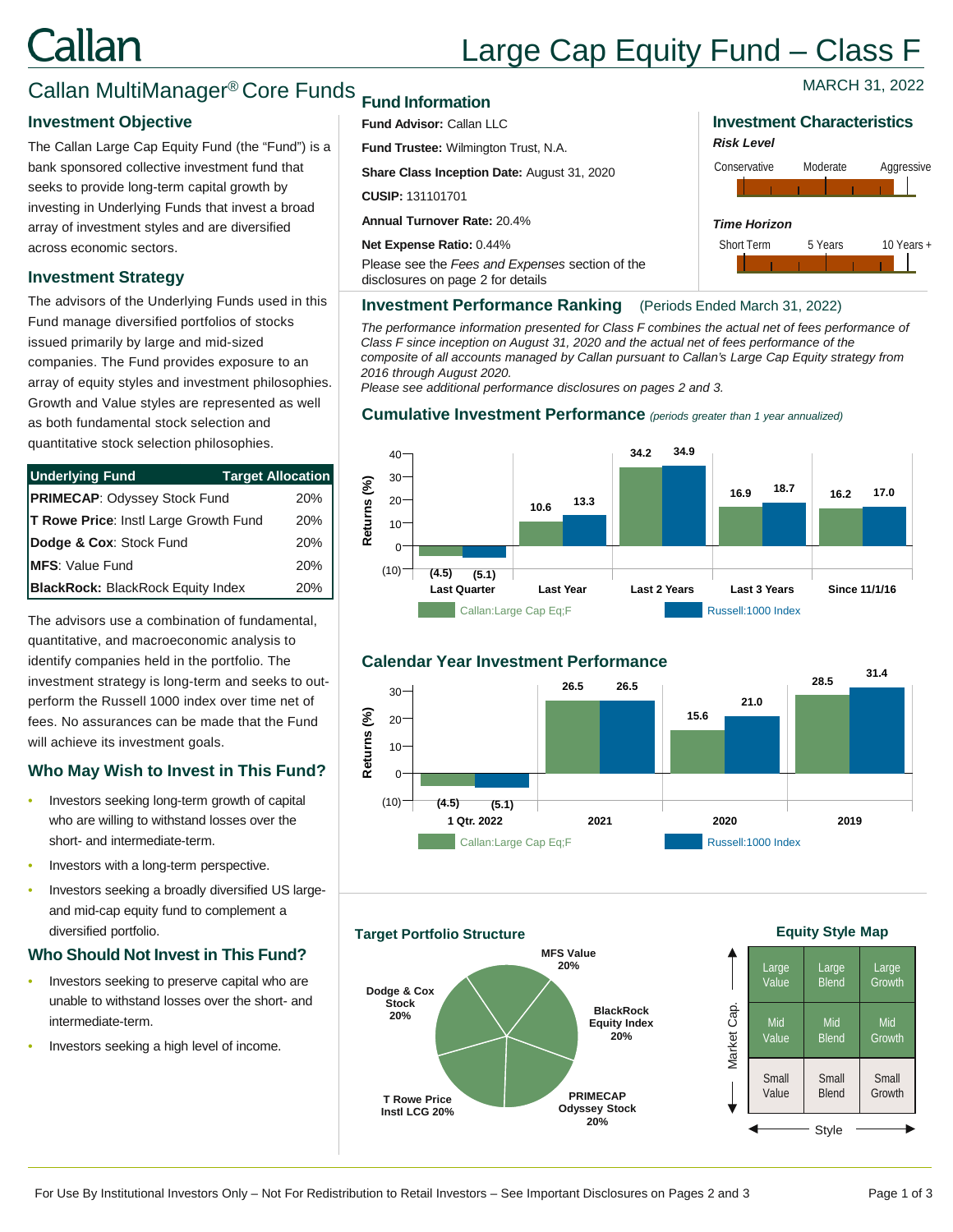## Large Cap Equity Fund – Class F

IMPORTANT DISCLOSURES

## Callan MultiManager® Core Funds

### **General Disclosures**

The Callan Large Cap Equity Fund (the "Fund") is part of the Callan Open Architecture Trust, Trusteed by Wilmington Trust N.A. The Fund is advised by Callan LLC ("Callan"), a registered investment advisor. The Trustee maintains ultimate fiduciary authority over the management of, and investments made in, the Fund.

The Fund invests in underlying mutual fund and collective trust investments (the "Underlying Funds"). The Underlying Funds and the target allocation to each Underlying Fund are summarized on the previous page.

Participation in the Fund is governed by a Declaration of Trust and terms of the participation materials which must be reviewed and signed by the plan sponsor in order to invest in the Fund.

The Fund is not a mutual fund and is not registered as an investment company under the Investment Company Act of 1940, as amended, and therefore does not have the protections provided by that Act. Neither the Securities and Exchange Commission nor any other regulatory body has approved or disapproved the Fund or passed upon the accuracy or adequacy of this Fact Sheet.

The Fund's portfolio is periodically rebalanced as needed to keep the percentage weights for the Underlying Funds close to their target weights. Additionally, the Trustee, in consultation with Callan and in the Trustee's discretion from time to time may change the composition of the portfolio. Potential changes may include the addition of Underlying Funds, the removal of Underlying Funds, changes in the target weights for the Underlying Funds, and changes in the rebalancing algorithm.

The Fund does not have a prospectus.

### **Performance Disclosures**

The performance information presented for Class F combines the actual performance of Class F since inception on August 31, 2020 and the actual performance of the composite of all accounts managed by Callan pursuant to Callan's Large Cap Equity strategy from 2016 through August 2020. The Fund and the accounts included in the composite are managed pursuant to substantially similar investment strategies; however, Callan manages the accounts in the composite on a discretionary basis and Callan provides non-discretionary advice to the Trustee with respect to the Fund and the Trustee maintains ultimate authority to manage the Fund. Accordingly, the performance of the Fund may differ from the performance of the composite. The actual net of fees performance of the composite has been adjusted to include a reduction of 0.05% per annum to reflect the Trustee Fee and Other Expenses that the Fund will bear.

Figures for periods of less than one year are cumulative returns. All other figures represent annualized returns. Performance figures include the reinvestment of all dividends and any capital gains distributions. Past performance does not necessarily reflect the Fund's current management/fiduciary authority or the Fund's current expense level.

The Fund's benchmark is the **Russell 1000 Index**. This index measures the performance of the largest companies of the U.S. equity universe. An index is unmanaged and it is not possible to invest directly in an index. The Fund's portfolio contains securities that are not as diversified as the securities that compose the index.

The performance data shown represent past performance and should not be considered indicative of future results. Principal value and investment return will fluctuate. An investor's units when redeemed may be worth more or less than the original investment. Portfolio statistics for the Fund will change over time. The Fund is not FDIC-insured, may lose value and is not guaranteed by a bank or other financial institution.

### **Fund Legal Structure**

The Fund is part of the Callan Open Architecture Trust, Trusteed by Wilmington Trust N.A. operated by the Trustee. The Trust is advised on a non-discretionary basis by Callan LLC ("Callan"), a registered investment advisor. The Trustee maintains ultimate fiduciary authority over the management of, and investments made in, the Fund. The Fund is not a mutual fund and is not registered as an investment company under the Investment Company Act of 1940, as amended.

### **About the Fund's Advisor**

Founded in 1973, Callan is one of the largest independently-owned investment management and consulting firms in the United States. Headquartered in San Francisco, with offices across the country, Callan provides research, education, decision support, and advice to institutional investors representing approximately \$2 trillion in total assets.

### **Fees and Expenses**

The participant will incur management fees, trustee fees, and other operating expenses ("Other Expenses") related to the Fund. Other Expenses may include audit expenses, custody service fees, tax form preparation expenses, legal and other fees.

The participants in the Fund will also bear expenses from the Underlying Funds, which include management fees, audit fees, trustee fees, and other expenses (the "Acquired Fund Fees and Expenses") in relation to the management of the Underlying Funds. Some of the Acquired Fund Fees and Expenses are expensed directly to the Underlying Funds, rather than charged directly to the Fund. Accordingly, these costs are not included in the direct costs associated with Fund operations (and not included in its net expense ratio or Other Expenses); however, to the extent that the Acquired Fund Fees and Expenses are borne by the Underlying Funds, they directly impact the Fund's net asset value.

The Fund's net expense ratio is 0.44% of net assets. This is an estimated rate. Below is a breakdown of the Total Annual Fund Operating Expenses on the Fund:

#### **Callan Large Cap Equity Fund**

| Management Fee:                                        | 0.00%      |
|--------------------------------------------------------|------------|
| Trustee Fee:                                           | 0.03%      |
| Service Fee:                                           | 0.00%      |
| Other Expenses:                                        | 0.00%      |
| Acquired Fund Fees and Expenses (Underlying Funds):    | 0.41%      |
| Total Annual Fund Expense Ratio (Gross Expense Ratio): | 0.44%      |
| Fee Waiver and Expense Reimbursement:                  | $(0.00\%)$ |
| Total Annual Fund Expense Ratio (Net Expense Ratio):   | 0.44%      |

Other Expenses are based on projected expenses for the current year. Callan has voluntarily agreed to cap Other Expenses at 0.01% of net assets. Without the expense cap, total expenses would be higher. Callan can cease to cap Other Expenses at any time.

Class F shares are not charged an investment management fee payable to Callan. Class F shares are only available to retirement plans currently engaged in a discretionary consulting relationship with Callan where Callan is paid a consulting fee for the entire discretionary relationship. Plan sponsors may elect to pass Callan's discretionary consulting fee on to plan participants, in whole or in part.